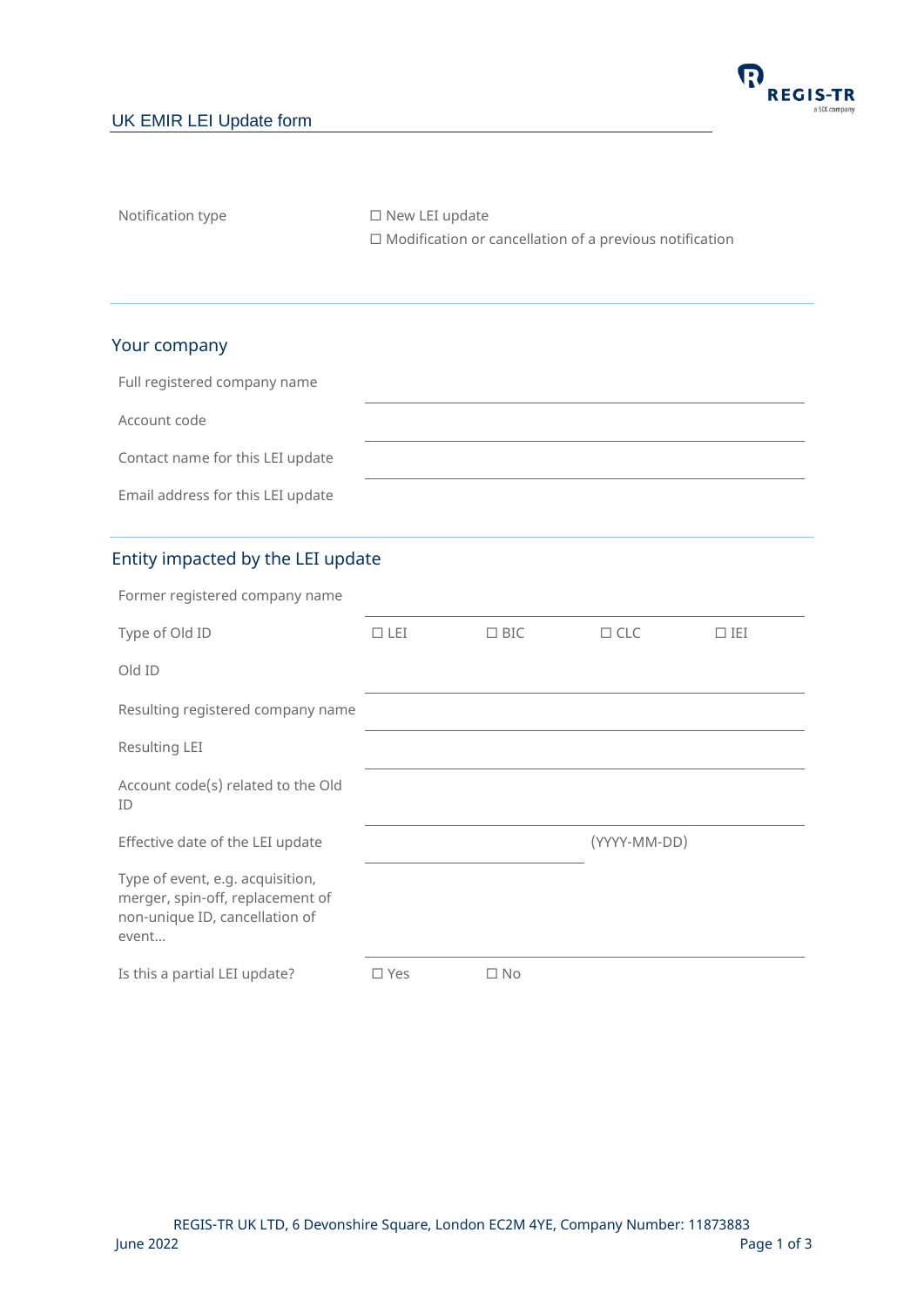

# Supplementary documentation and other information

Supplementary documentation provided with this form

In case of delegated reporting, please provide a sample UTI that shall be affected by this LEI update

Other remarks

|       | <b>Authorised Signature</b> |       | <b>Authorised Signature</b> |
|-------|-----------------------------|-------|-----------------------------|
| Name  |                             | Name  |                             |
| Title |                             | Title |                             |
| Date  |                             | Date  |                             |

#### Please print and sign this form and return it to:

REGIS-TR UK Ltd Relationship Management 6 Devonshire Square London, EC2M 4YE